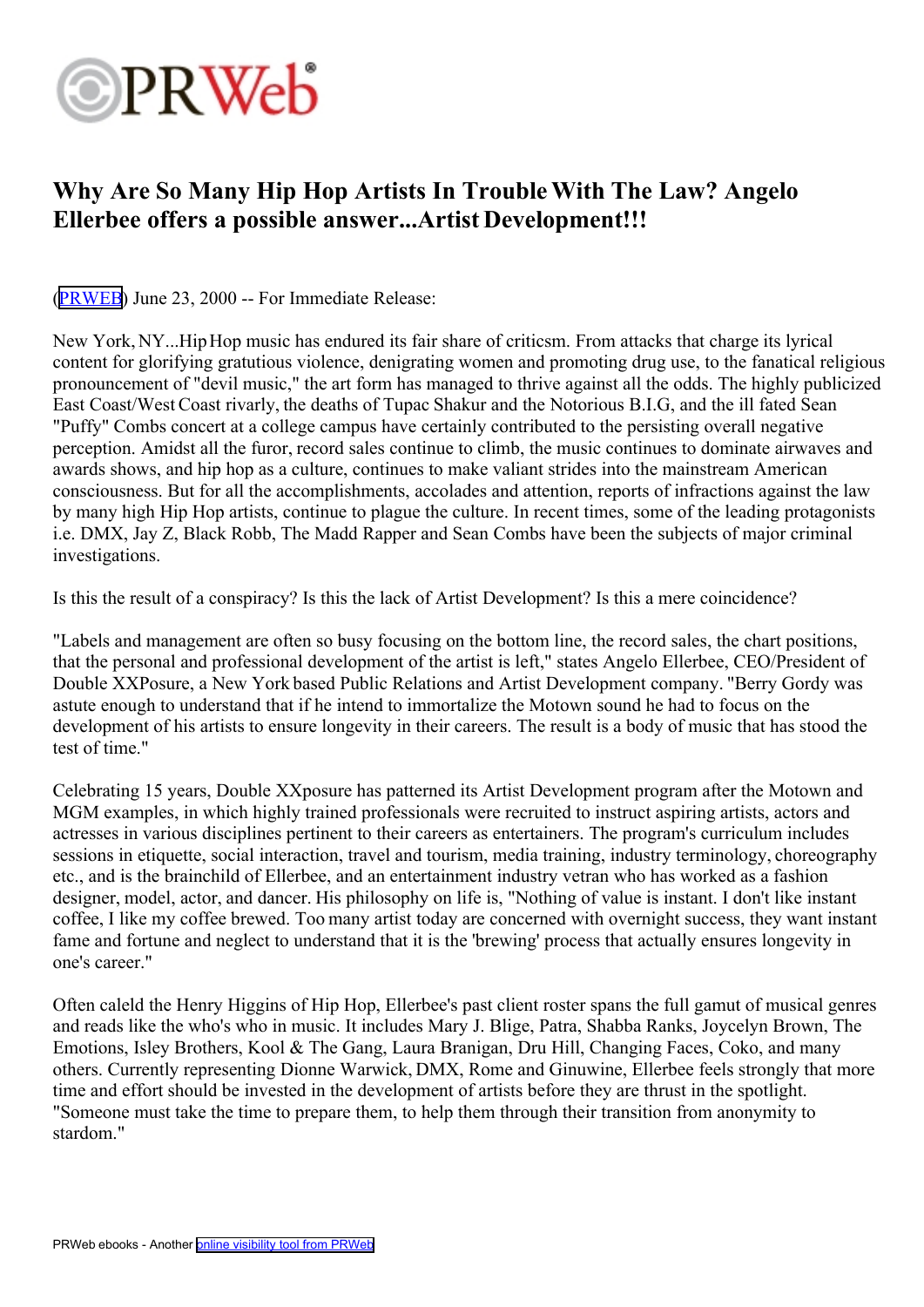

And while media continue to have <sup>a</sup> hey day dishing the dirt on celebrities, scrutinizing every move in search of the next sensational headline, Angelo Ellerbee asks <sup>a</sup> simple question, "We know the problem, what is the solution?"